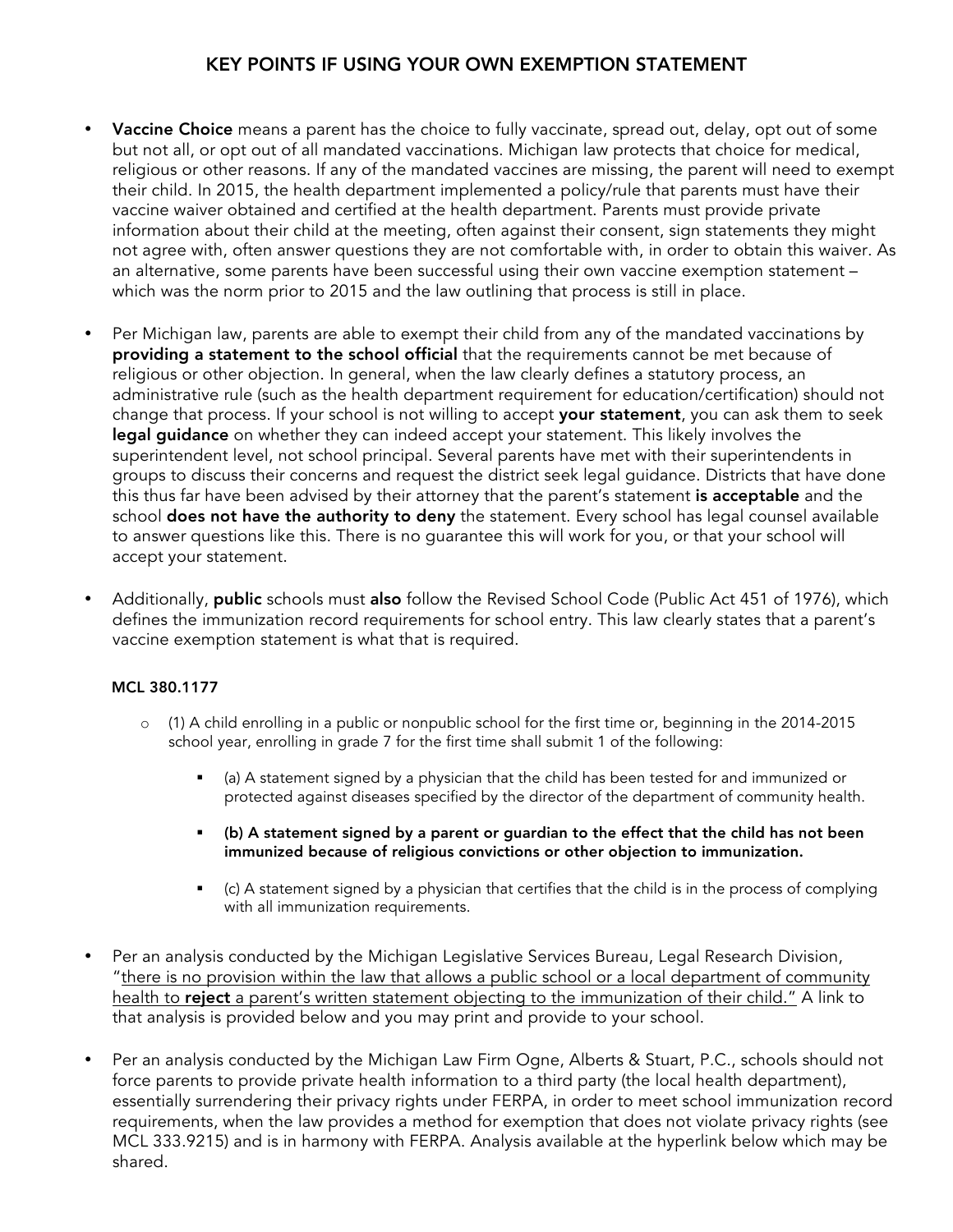- Though state law requires schools to share information with the local and state health department, federal law (FERPA) prohibits this data sharing for any school that accepts federal funding unless the school has written consent from the parent. Parents can let their schools know that this information cannot be shared without their written consent. Violating FERPA can result in the loss of federal education dollars for the State of Michigan (~1.7 billion dollars) and for the particular school. Parents may file a complaint with the federal FERPA office if they feel their FERPA rights were violated. You can direct schools to contact the Michigan Department of Education if they have questions about this, as MDE is aware that the current practice of universally sharing this student data with the health department, without written parental consent, violates FERPA. MDE can provide specific guidance to the school but the schools themselves are responsible for ensuring they abide by FERPA provisions.
- Michigan state laws require schools to report compliance with immunization record requirements. Schools must either have an immunization record showing the child has met the vaccination requirements, or an exemption statement on 95% of their students at the checkpoint years (Kindergarten,  $7<sup>th</sup>$  grade, students new to district) to be in compliance. Public schools not in compliance are at risk of losing 5% of their state funding. Note this is not 100%. Schools may choose to accommodate parents who choose to submit their own exemption statement per 333.9215 and/or do not choose to provide consent for immunization data sharing. As long as the school is compliant for 95% of students in the checkpoint years, they are in compliance.
- Though schools are not required by law to inform parents of the availability of school vaccine exemptions, they should. If you note that your school did not inform parents of available exemptions consider working with your superintendent to foster a more transparent process. No parent should be coerced into vaccinating their child for them to attend school.
- The term OR OTHER OBJECTION TO IMMUNIZATION means that you as an individual or parent have the right to choose whether or not you vaccinate your child, and in what way you do vaccinate if choosing vaccinations. The statute does not require you to disclose what your objection to immunization is. As with any medical decision, vaccine decisions are the right of the individual or parent. The State of Michigan, your doctor and public health employees cannot force you or your child to be vaccinated. Your child cannot be excluded from a school or public program because you have exercised your right to exempt your child.

### Reading Material:

- Michigan Legislative Services Bureau, Legal Research Division Analysis: https://docs.wixstatic.com/ugd/36330e\_4a69c584919a495d88151dc02638c32c.pdf?dn=LSB+Parent+ Statement.pdf
- FERPA Privacy Rights and Access to Student Immunization and Exemption Records: Legal Analysis of State and Federal Laws - Hyperlinks throughout for supplementary material: https://docs.wixstatic.com/ugd/36330e\_93d6615ee3824039923a1b31d3949007.pdf?dn=MVC+FERP A+LAW+FINAL.pdf
- Legal Analysis of MDHHS Administrative Rule Requiring Education and Certification of Vaccine Exemptions:

https://docs.wixstatic.com/ugd/49f017\_2c0ab71d974846c8a9f15a32925fe396.pdf

### DISCLAIMER:

The contents of this document are intended to convey general information only and not to provide legal advice or opinions. This should not be construed as, and should not be relied upon for, legal advice in any particular circumstance or fact situation.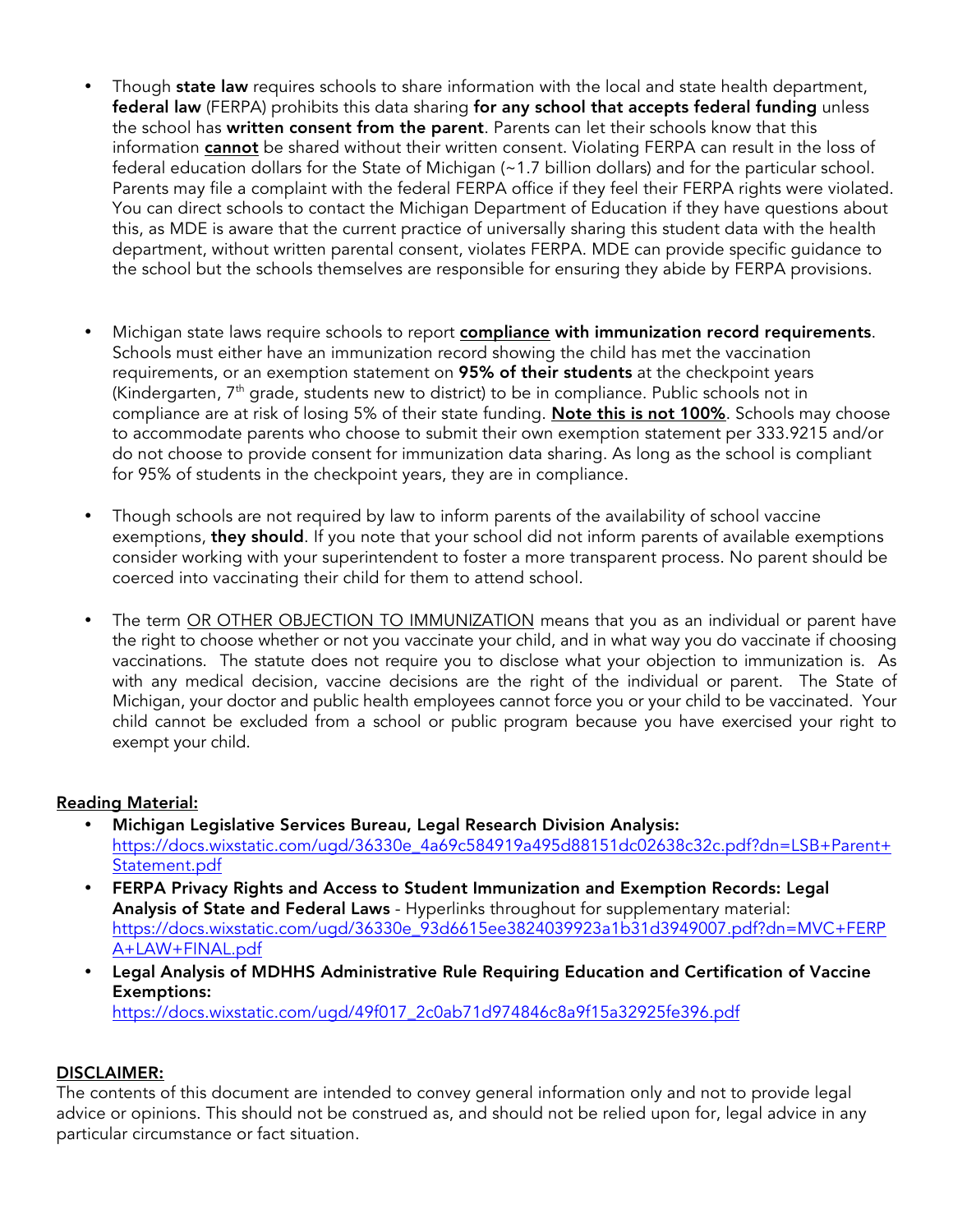# VACCINE EXEMPTION STATEMENT

# THERE ARE TWO OPTIONS.

# YOU CAN HAVE IT NOTARIZED IF YOU WISH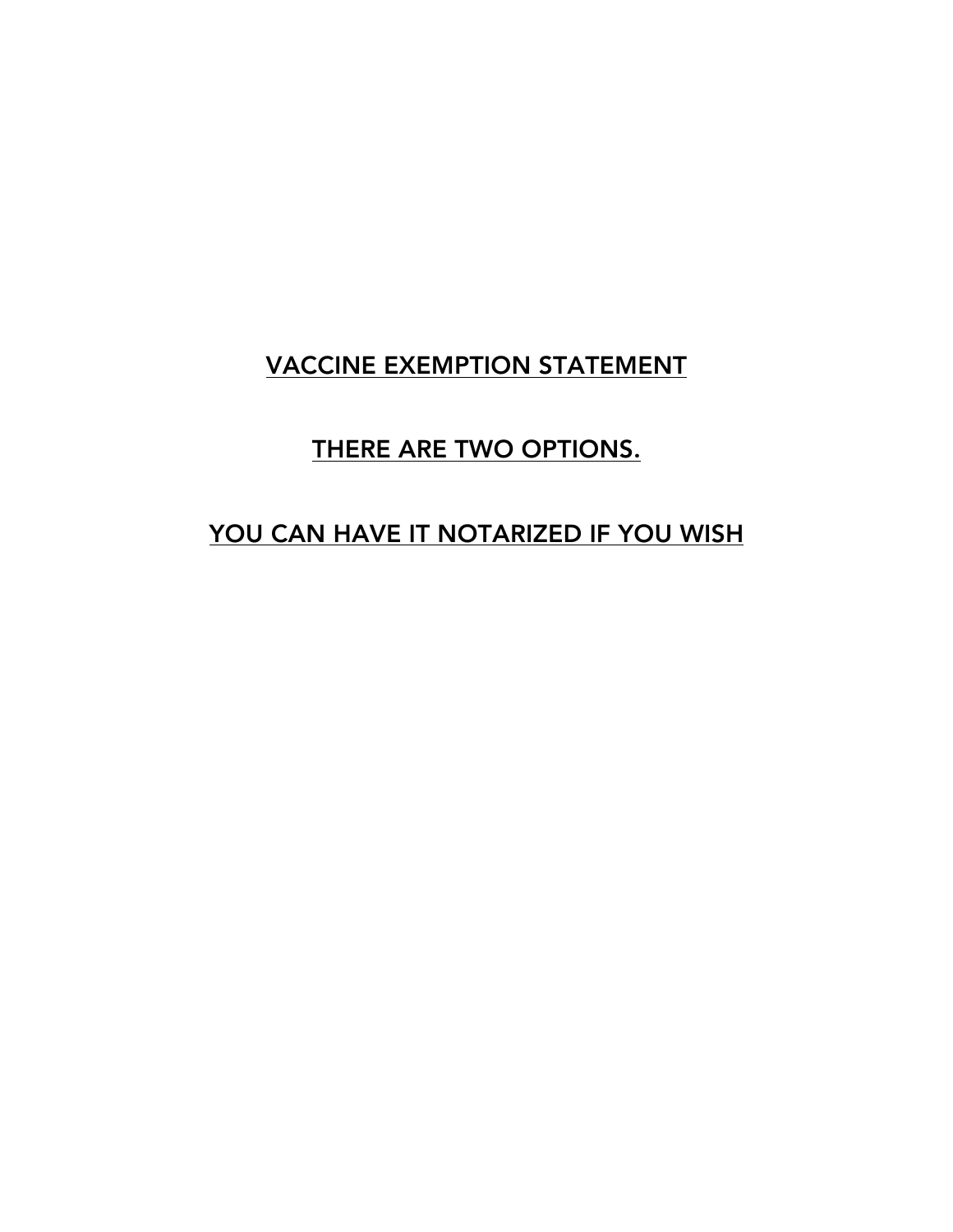### VACCINE EXEMPTION STATEMENT PURSUANT TO MICHIGAN STATUTE MICHIGAN COMPILED LAWS (MCL) 333.9215

MCL 333.9215 is entitled "EXEMPTIONS":

- (1) A child is exempt from the requirements of this part as to a specific immunization for any period of time as to which a physician certifies that a specific immunization is or may be detrimental to the child's health and is not appropriate;
- (2) A child is exempt from this part if a parent, guardian in loco parentis of a child presents a written statement to the administrator of the child's school or operator of the group program to the effect that the requirements of this part cannot be met because of RELIGIOUS CONVICTIONS OR OTHER OBJECTIONS TO IMMUNIZATIONS.

| (insert your name)    | as the parent, guardian or person in loco parentis of the child                                              |
|-----------------------|--------------------------------------------------------------------------------------------------------------|
| (insert child's name) | with date of birth ____/____/____, hereby exempt my child from the following                                 |
|                       | State of Michigan vaccine requirements due to my religious conviction(s) or other objection to immunization: |

| $\_$ Diphtheria | Measles                       | Pneumococcal Conjugate |
|-----------------|-------------------------------|------------------------|
| Tetanus         | <b>Mumps</b>                  | _ Meningitis           |
| Pertussis       | Rubella                       | Other                  |
| Polio           | Varicella                     |                        |
| Hepatitis B     | Haemophilus influenzae type b |                        |

Pursuant to the statute MCL 333.9215 (2), I am providing a copy of my statement to the child's school administrator or operator of the group program.

FOR SCHOOLS THAT RECEIVE FEDERAL FUNDING: Pursuant to my rights under the Family Educational Rights and Privacy Act (FERPA) (20 U.S.C. § 1232g; 34 CFR Part 99), I do NOT give consent for the school to share, or discuss, my child's school vaccination records or this vaccine exemption statement, which are part of the education record, with the local health department, Michigan Department of Health and Human Services, or any other third party.

Date: **Date:** 

Signature of Parent/Guardian or Person in loco parentis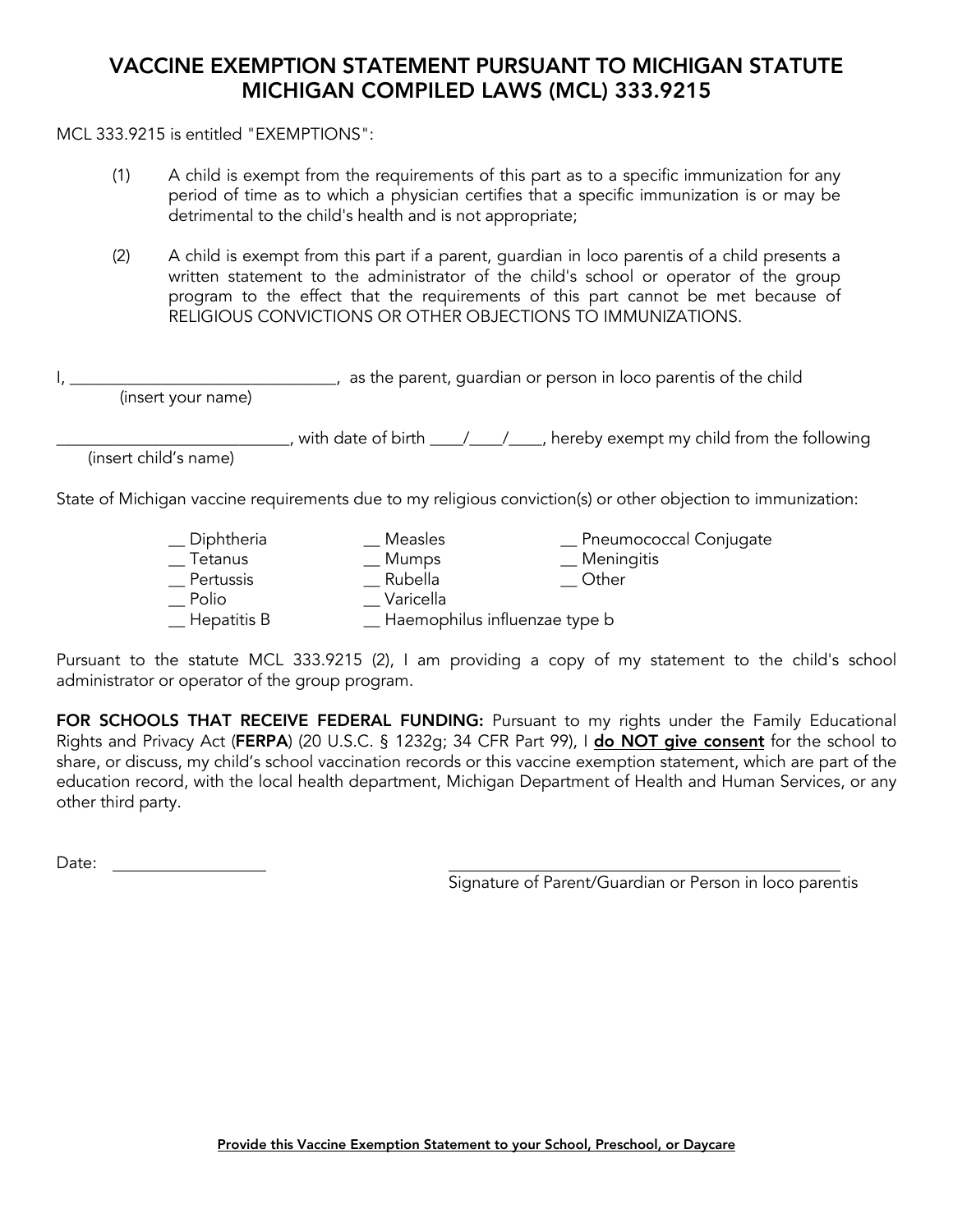### VACCINE EXEMPTION STATEMENT PURSUANT TO MICHIGAN STATUTE MICHIGAN COMPILED LAWS (MCL) 333.9215

MCL 333.9215 is entitled "EXEMPTIONS":

- (1) A child is exempt from the requirements of this part as to a specific immunization for any period of time as to which a physician certifies that a specific immunization is or may be detrimental to the child's health and is not appropriate;
- (2) A child is exempt from this part if a parent, guardian in loco parentis of a child presents a written statement to the administrator of the child's school or operator of the group program to the effect that the requirements of this part cannot be met because of RELIGIOUS CONVICTIONS OR OTHER OBJECTIONS TO IMMUNIZATIONS.

| (insert your name)    | as the parent, guardian or person in loco parentis of the child                                              |  |
|-----------------------|--------------------------------------------------------------------------------------------------------------|--|
| (insert child's name) | with date of birth ____/____/____, hereby exempt my child from the following                                 |  |
|                       | State of Michigan vaccine requirements due to my religious conviction(s) or other objection to immunization: |  |

| _ Diphtheria         | Measles                         | _ Pneumococcal Conjugate |
|----------------------|---------------------------------|--------------------------|
| Tetanus              | __ Mumps                        | <sub>—</sub> Meningitis  |
| Pertussis            | Rubella                         | Other                    |
| Polio                | Varicella                       |                          |
| $\equiv$ Hepatitis B | _ Haemophilus influenzae type b |                          |

Pursuant to the statute MCL 333.9215 (2), I am providing a copy of my statement to the child's school administrator or operator of the group program.

FOR SCHOOLS THAT RECEIVE FEDERAL FUNDING: Pursuant to my rights under the Family Educational Rights and Privacy Act (FERPA) (20 U.S.C. § 1232g; 34 CFR Part 99), I do NOT give consent for the school to share, or discuss, my child's school vaccination records or this vaccine exemption statement, which are part of the education record, with the local health department, Michigan Department of Health and Human Services, or any other third party.

Date: **Date:** 

Signature of Parent/Guardian or Person in loco parentis

SUBSCRIBED AND SWORN TO before me, a Notary Public, this day of the state of the state of the state of the state of the state of the state of the state of the state of the state of the state of the state of the state of th

Notary Public

Printed Name: \_\_\_\_\_\_\_\_\_\_\_\_\_\_\_\_\_\_\_\_\_\_\_\_\_\_\_\_\_\_\_\_\_\_\_\_\_\_\_\_\_\_

\_\_\_\_\_\_\_\_\_\_\_\_\_\_\_\_\_\_\_\_\_\_\_\_\_\_\_\_\_\_\_\_\_\_\_\_\_\_\_\_\_\_\_\_\_\_\_\_\_\_\_\_\_\_\_\_

Resident of:  $\blacksquare$ 

My Commission Expires: \_\_\_\_\_\_\_\_\_\_\_\_\_\_\_\_\_\_\_\_\_\_\_\_\_\_\_\_\_\_\_\_\_

Provide this Vaccine Exemption Statement to your School, Preschool, or Daycare

SEAL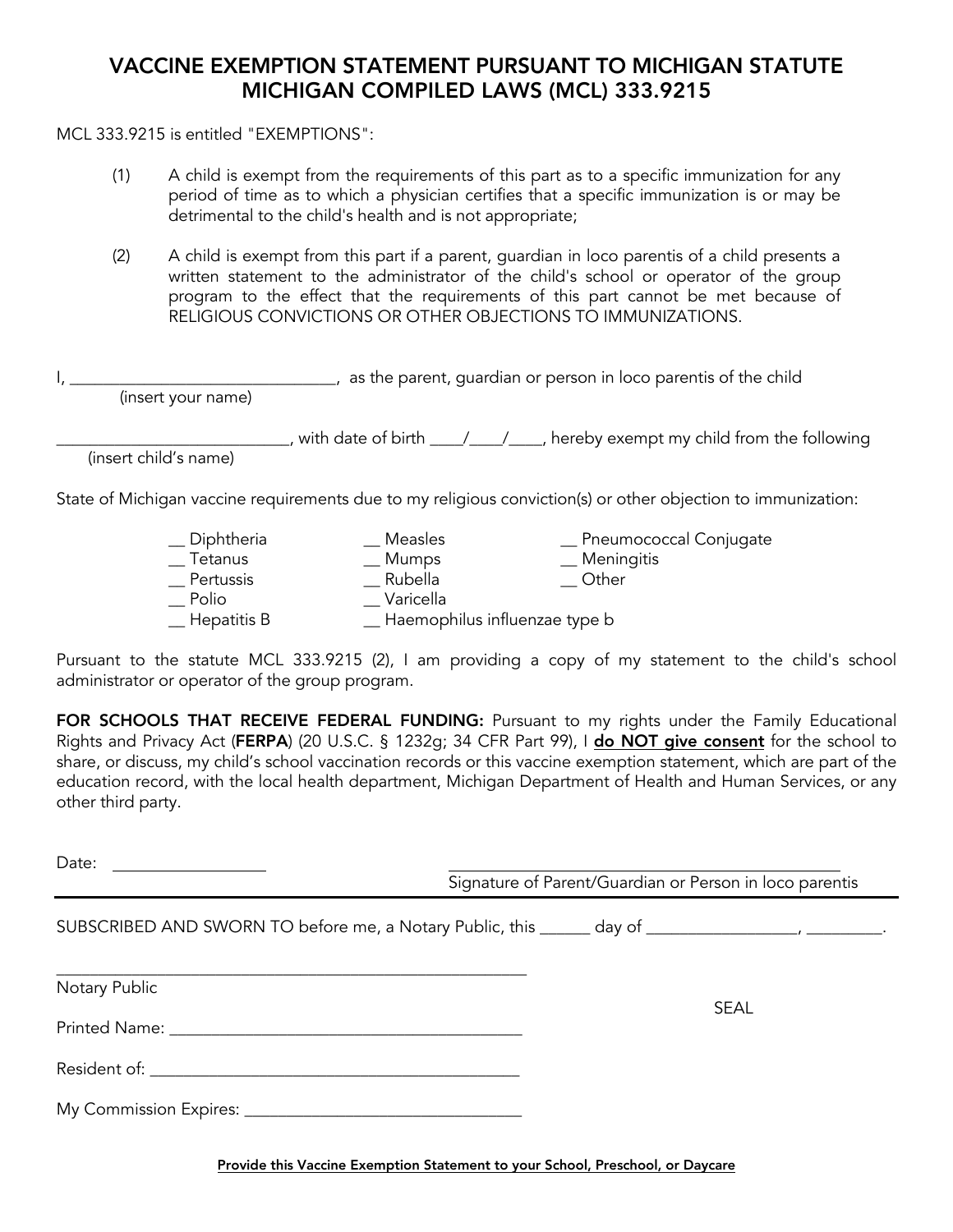# IF YOUR CHILD HAS HAD CHICKENPOX COMPLETE THE FOLLOWING AFFIDAVIT AND TURN IN TO YOUR SCHOOL WITH YOUR PAPERWORK.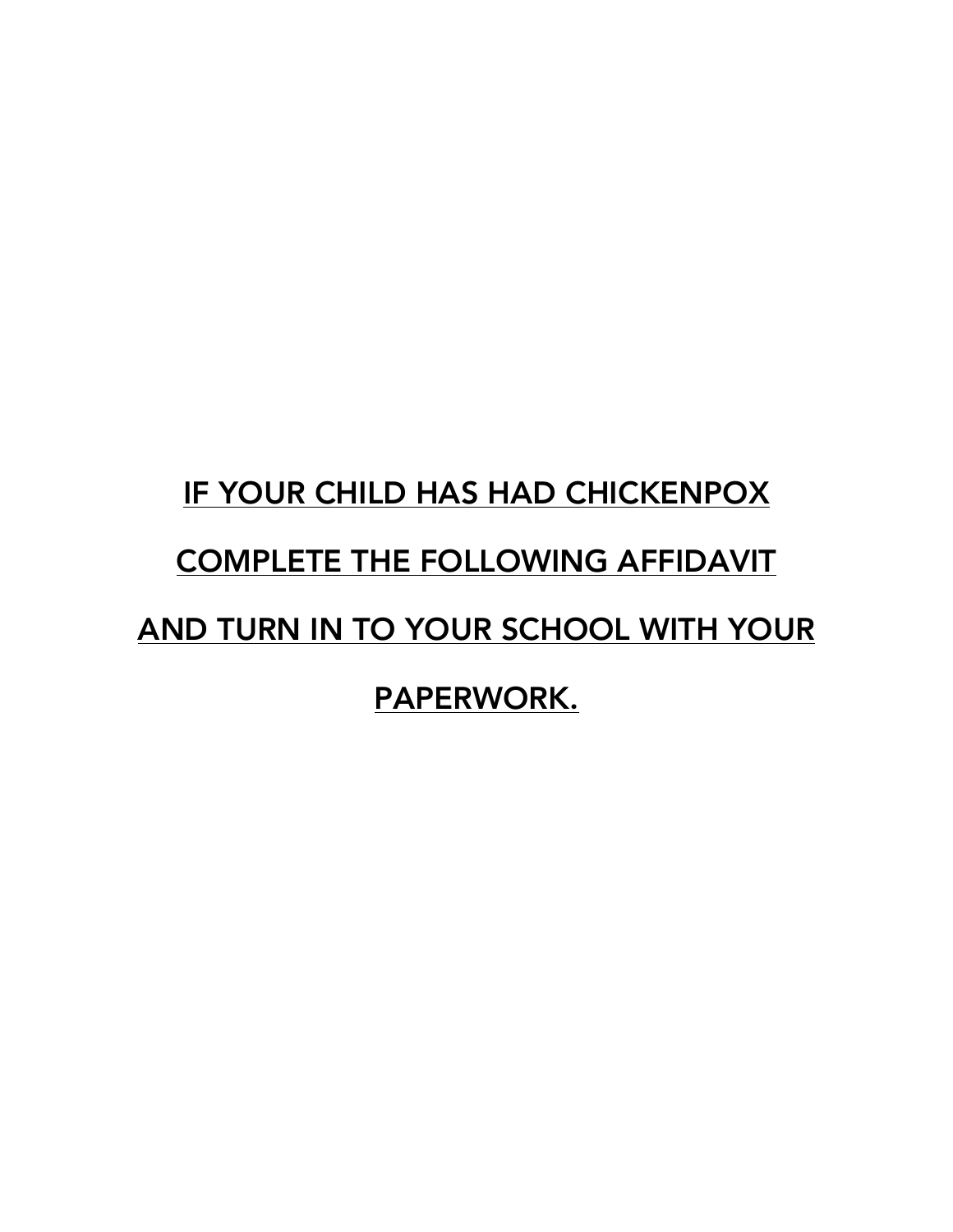### EVIDENCE OF VARICELLA (CHICKENPOX) IMMUNITY

# PURSUANT TO DEPARTMENT OF COMMUNITY HEALTH BUREAU OF

# EPIDEMIOLOGY COMMUNICABLE AND RELATED DISEASES REGULATIONS

R325.176 Section 6 (J)(iii), Section 7 (I)(iii), Section 8 (I)(iii), Section 9 (I)(iii) states:

Have evidence of varicella immunity as shown by any of the following:

• A parent, guardian, person in loco parentis, or physician statement that the child has had varicella disease.

### AFFIDAVIT

| <b>STATE OF MICHIGAN</b>      |                                                   |
|-------------------------------|---------------------------------------------------|
|                               |                                                   |
|                               |                                                   |
|                               |                                                   |
| $\underbrace{\hspace{2.5cm}}$ |                                                   |
|                               |                                                   |
|                               | had chickenpox and therefore has natural immunity |

to the disease.

FOR SCHOOLS THAT RECEIVE FEDERAL FUNDING: Pursuant to my rights under the Family Educational Rights and Privacy Act (FERPA) (20 U.S.C. § 1232g; 34 CFR Part 99), I do NOT give consent for the school to share, or discuss this statement, which is part of the education record, with the local health department, Michigan Department of Health and Human Services, or any other third party.

Date: **Date: Date: Date: Date: Date: Date: Date: Date: Date: Date: Date: Date: Date: Date: Date: Date: Date: Date: Date: Date: Date: Date: Date: Date: Date: Date: Date:**

Signature of Parent/Guardian or Person in loco parentis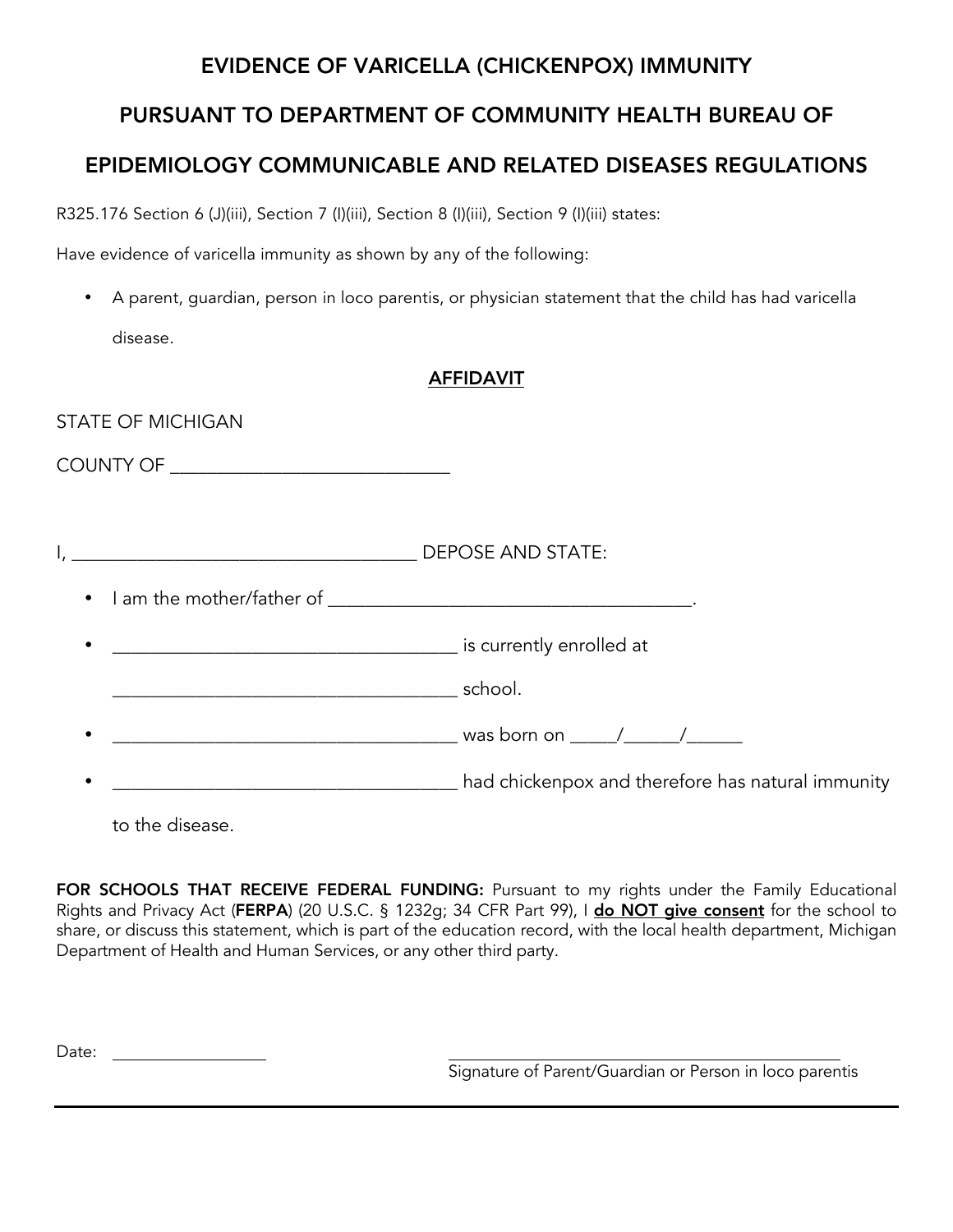# ADDITIONAL SUPPLEMENTARY INFORMATION FOR PARENTS

# IS INCLUDED IN THE FOLLOWING PAGES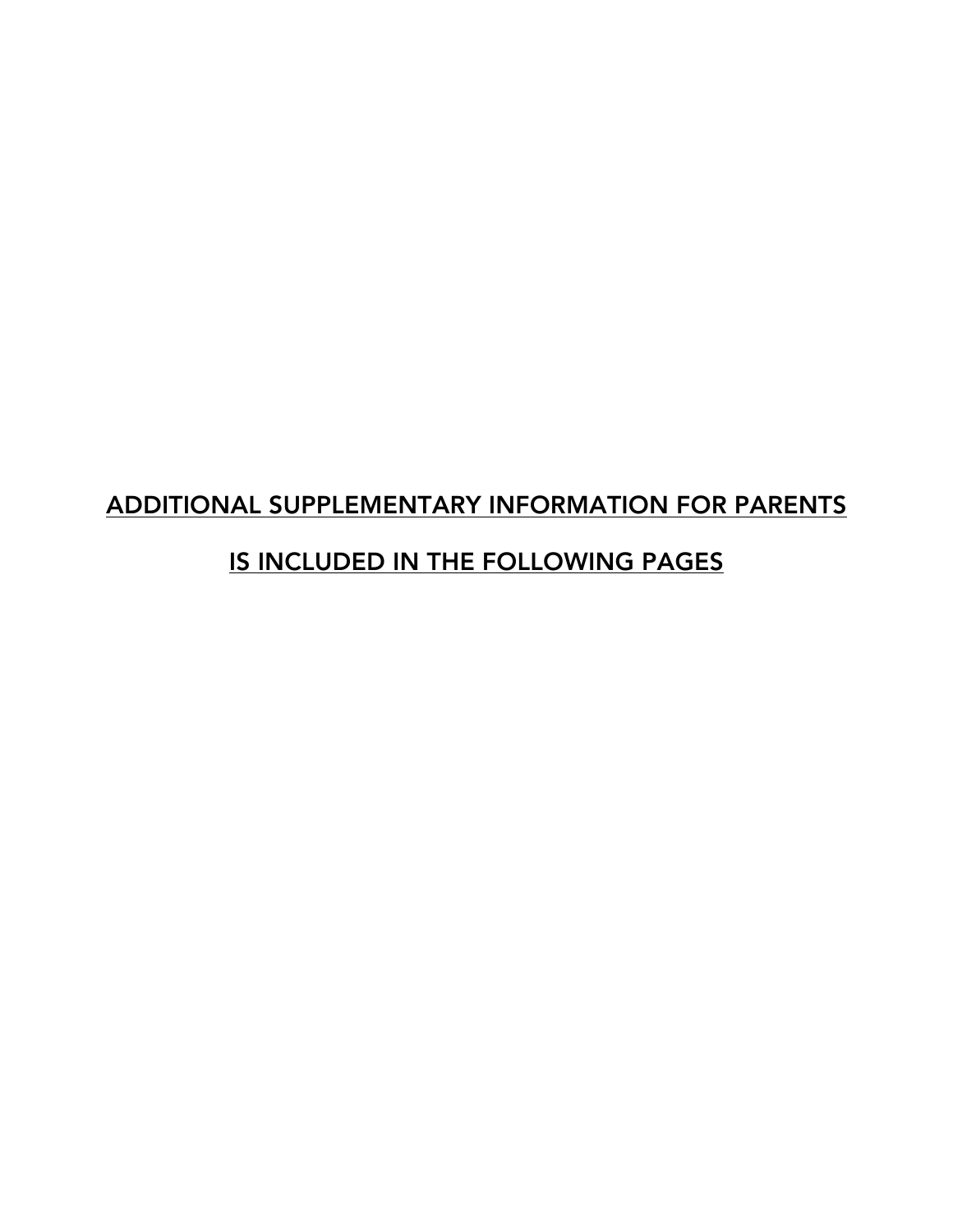### APPLICABLE STATE STATUTES AND REGULATIONS

### Michigan Constitution:

Article VIII, Section 2: The legislature shall maintain and support a system of free public elementary and secondary schools as defined by law. Every school district shall provide for the education of its pupils without discrimination as to religion, creed, race, color or national origin.

### Public Health Code

MCL 333.9205: A parent, guardian, or person in loco parentis of a child shall provide for the child's immunization by an authorized health professional, physician, local health department, clinic, or other agency offering immunizations for diseases and within an age period prescribed by the department.

MCL 333.9208 (1): A parent, guardian, or person in loco parentis applying to have a child registered for the first time in a school in this state and, beginning January 1, 2014, a parent, guardian, or person in loco parentis of a child entering the seventh grade, shall present to school officials, at the time of registration or not later than the first day of school, a certificate of immunization or statement of exemption under section 9215.

MCL 333.9209 (1): Before November 1 of each year, the principal or administrator of each school shall deliver to the state and local health departments a list of the immunization status at the time of school entry of new entering kindergarten and first grade students.

MCL 333.9209 (4): Before the following February 1, the principal or administrator of each school shall update the list to show the additional immunizations received by each child since entering the school. The reports shall be made on forms provided or approved by the department. A child who enters school in September and who has not completed the immunizations required under section 9227 and has not filed an exemption under section 9215 before February 1 shall be excluded from school attendance. A child who enters school at any other time of the school year and who has not completed the immunizations required under section 9227 and has not filed an exemption under section 9215 within 4 months after entrance shall be excluded from school attendance.

MCL 333.9211 (1): A parent, guardian, or person in loco parentis applying to have a preschool aged child registered in a program of group residence, care, or camping shall present to the operator of the program at the time of registration or not later than the first day of the program a certificate of immunization or a statement of exemption under section 9215. The operator of the group program shall not permit a child to attend the group activity unless a minimum of 1 dose of an immunizing agent against each of the diseases specified by the department has been received and certified to by a health professional or local health department. A parent, guardian, or person in loco parentis of a child registered with only these minimum doses of an immunizing agent and continuing enrollment in the group program shall present an updated certificate of immunization within 4 months after initial attendance showing that the immunizations have been completed as prescribed by the department, if the child remains in the program.

MCL 333.9215 (1): A child is exempt from the requirements of this part as to a specific immunization for any period of time as to which a physician certifies that a specific immunization is or may be detrimental to the child's health or is not appropriate.

MCL 333.9215 (2): A child is exempt from this part if a parent, guardian, or person in loco parentis of the child presents a written statement to the administrator of the child's school or operator of the group program to the effect that the requirements of this part cannot be met because of religious convictions or other objection to immunization.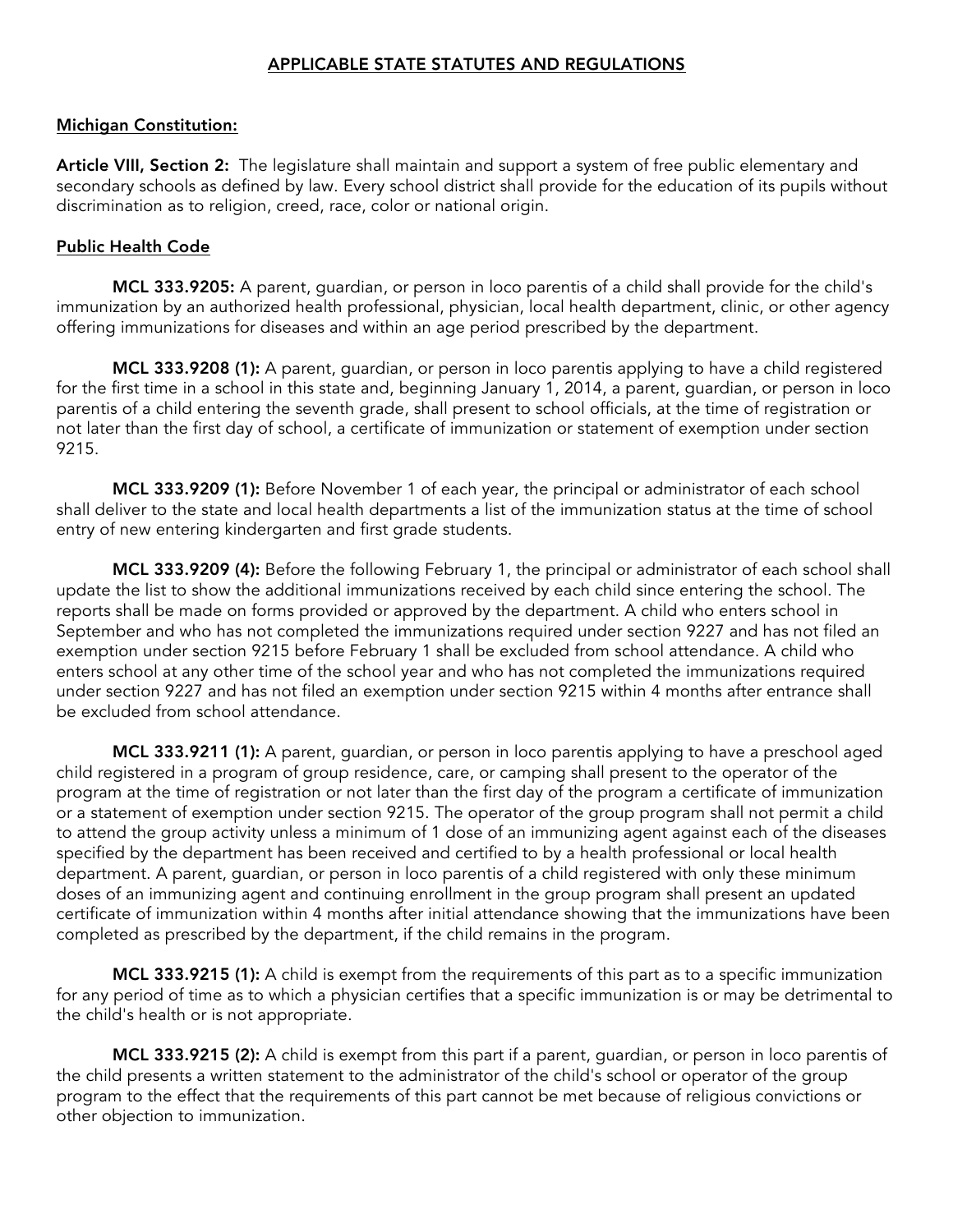### The Revised School Code

MCL 380.10: It is the natural, fundamental right of parents and legal guardians to determine and direct the care, teaching, and education of their children. The public schools of this state serve the needs of the pupils by cooperating with the pupil's parents and legal guardians to develop the pupil's intellectual capabilities and vocational skills in a safe and positive environment.

MCL 380.1177 (1b): A child enrolling in a public or nonpublic school for the first time or, beginning in the 2014-2015 school year, enrolling in grade 7 for the first time shall submit 1 of the following:

(b) A statement signed by a parent or guardian to the effect that the child has not been immunized because of religious convictions or other objection to immunization.

### The State School Aid Act

MCL 388.1767 (2): Each district or intermediate district shall report to the local health department in which it is located by November 1 of each fiscal year, in a manner prescribed by the department of community health, the immunization status of each pupil in grades K through 12 who enrolled in the district or intermediate district for the first time or, beginning in 2014-2015, who enrolled in grade 7 in the district or intermediate district for the first time, between January 1 and September 30 of the immediately preceding fiscal year. Not later than December 31 of each fiscal year, the department of community health shall notify the department by district or intermediate district of the percentage of entering pupils and, beginning in 2014-2015, of pupils who enrolled in grade 7 for the first time who do not have a completed, waived, or provisional immunization record in accordance with section 1177 of the revised school code, MCL 380.1177. If a district or intermediate district does not have a completed, waived, or provisional immunization record in accordance with section 1177 of the revised school code, MCL 380.1177, for at least 90% of the district's or intermediate district's entering pupils, as recorded in the November 1 reports required under this subsection, the district or intermediate district is subject to subsection (4) until the district or intermediate district has such an immunization record for at least 90% of its pupils who enrolled in the district or intermediate district for the first time.

MCL 388.1767 (3): Each district or intermediate district shall again report to the local health department in which it is located by February 1 of each fiscal year, in a manner prescribed by the department of community health, the immunization status of each pupil in grades K through 12 who enrolled in the district or intermediate district for the first time or, beginning in 2014-2015, who enrolled in grade 7 in the district or intermediate district for the first time, between January 1 of the immediately preceding fiscal year and December 31 of the current fiscal year. Not later than March 31 of each fiscal year, the department of community health shall notify the department by district or intermediate district of the percentage of entering pupils and, beginning in 2014-2015, of pupils who enrolled in grade 7 for the first time who do not have a completed, waived, or provisional immunization record in accordance with section 1177 of the revised school code, MCL 380.1177. If a district or intermediate district does not have a completed, waived, or provisional immunization record in accordance with section 1177 of the revised school code, MCL 380.1177, for at least 95% of the district's or intermediate district's entering pupils, as recorded in the February 1 reports required under this subsection, the district or intermediate district is subject to subsection (4) until the district or intermediate district has such an immunization record for at least 95% of its pupils who enrolled in the district or intermediate district for the first time. If the department of community health is not able to report to the department by March 31 because a district or intermediate district fails to submit a report as required in this subsection, or submits an incomplete, inaccurate, or late report, the district or intermediate district is subject to subsection (4) until the report is submitted in a complete and accurate form.

MCL 388.1767 (4): If a district or intermediate district does not comply with this section, the department shall withhold 5% of the total funds due to the district or intermediate district under this act after the date the department of community health reports a district's or intermediate district's noncompliance with this section to the department until the district or intermediate district complies with this section. If the district or intermediate district does not comply with this section by the end of the fiscal year, the district or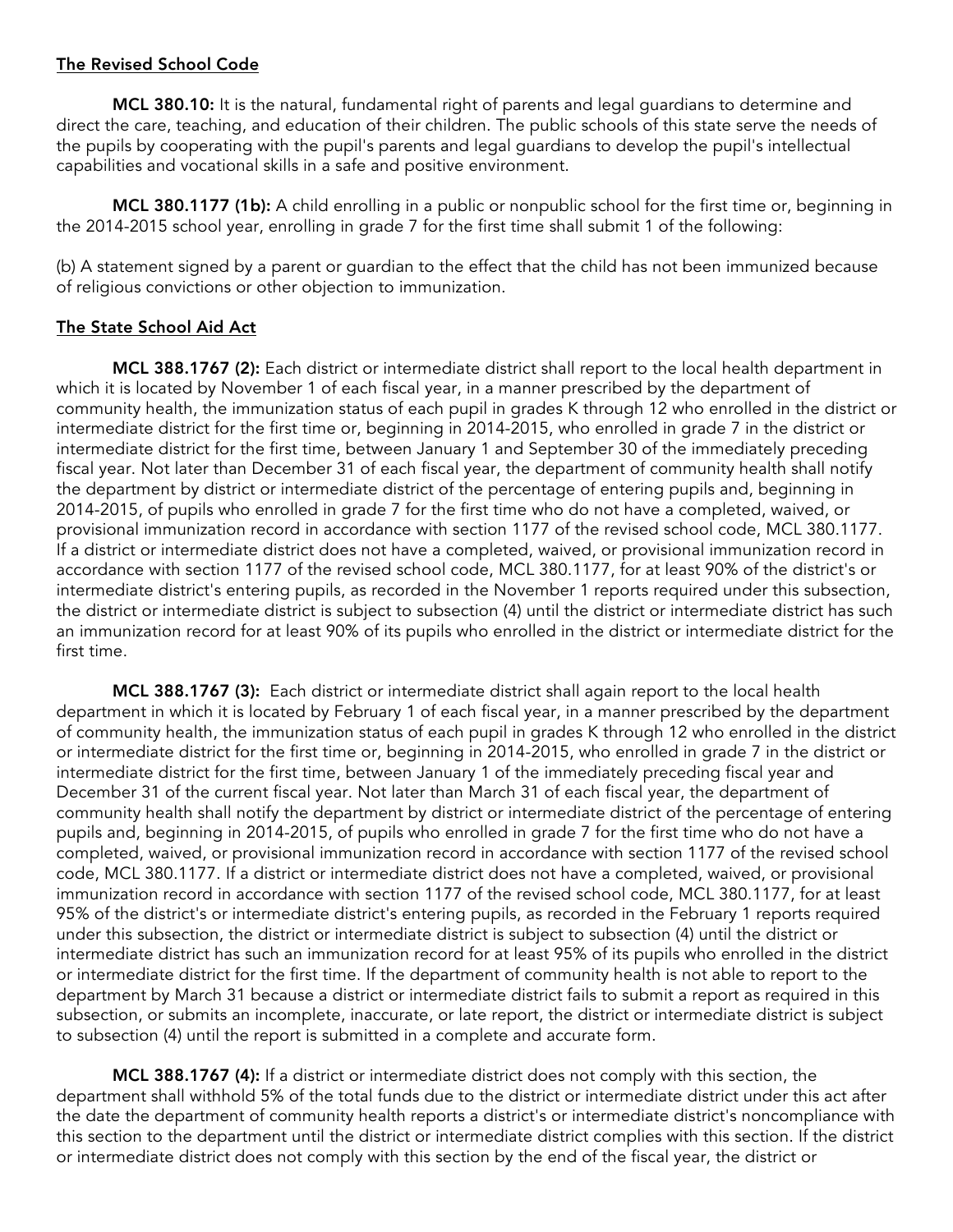intermediate district forfeits the total amount withheld.

### MDHHS Regulations – Communicable and Related Diseases

R325.176 (1d): "Religious or other exemption" means a written statement which is signed by the parent, guardian, or person in loco parentis of a child, which certifies that immunization is in conflict with religious or other convictions of the signer, and which includes the name and date of birth of the child.

R325.176 (12): When presented with a medical exemption, religious or other exemption, the administrator of a child's school or operator of a child's group program shall recognize the exemption status of the child. Each nonmedical exemption filed at the child's school or group program of a child entering a program after December 31, 2014 shall be certified by the local health department that the individual received education on the risks of not receiving the vaccines being waived and the benefits of vaccination to the individual and the community. All waivers shall be submitted using the waiver form prescribed by the department.

R325.176 (13): A standard record of the immunizations required by this rule and exemptions shall be maintained by every school for every pupil on forms supplied by the department. When a pupil transfers to another school or school district, the record of immunization, or a true copy of the record, shall be sent to the new school by the original school.

R325.176 (14): All of the following information shall be provided to fulfill the requirements of section 9209 (1) of the code:

- (a) A listing, by child, of the number of doses of each vaccine received.
- (b) The date of each immunization for each vaccine received in the series.
- (c) A listing, by type of exemption granted, of the children who have exemptions.

R325.176 (16): A principal of a school or operator of a group program shall make immunization records available for inspection by authorized representatives of the department or the appropriate local health department. The local health officer shall also make public clinic immunization records available to local schools or group programs for the purpose of verifying pupil immunizations.

### Licensing Rules for Daycares

R 400.8143 (3b): A copy of a waiver addressed to the department of community health and signed by the parent stating immunizations are not being administered due to religious, medical, or other reasons.